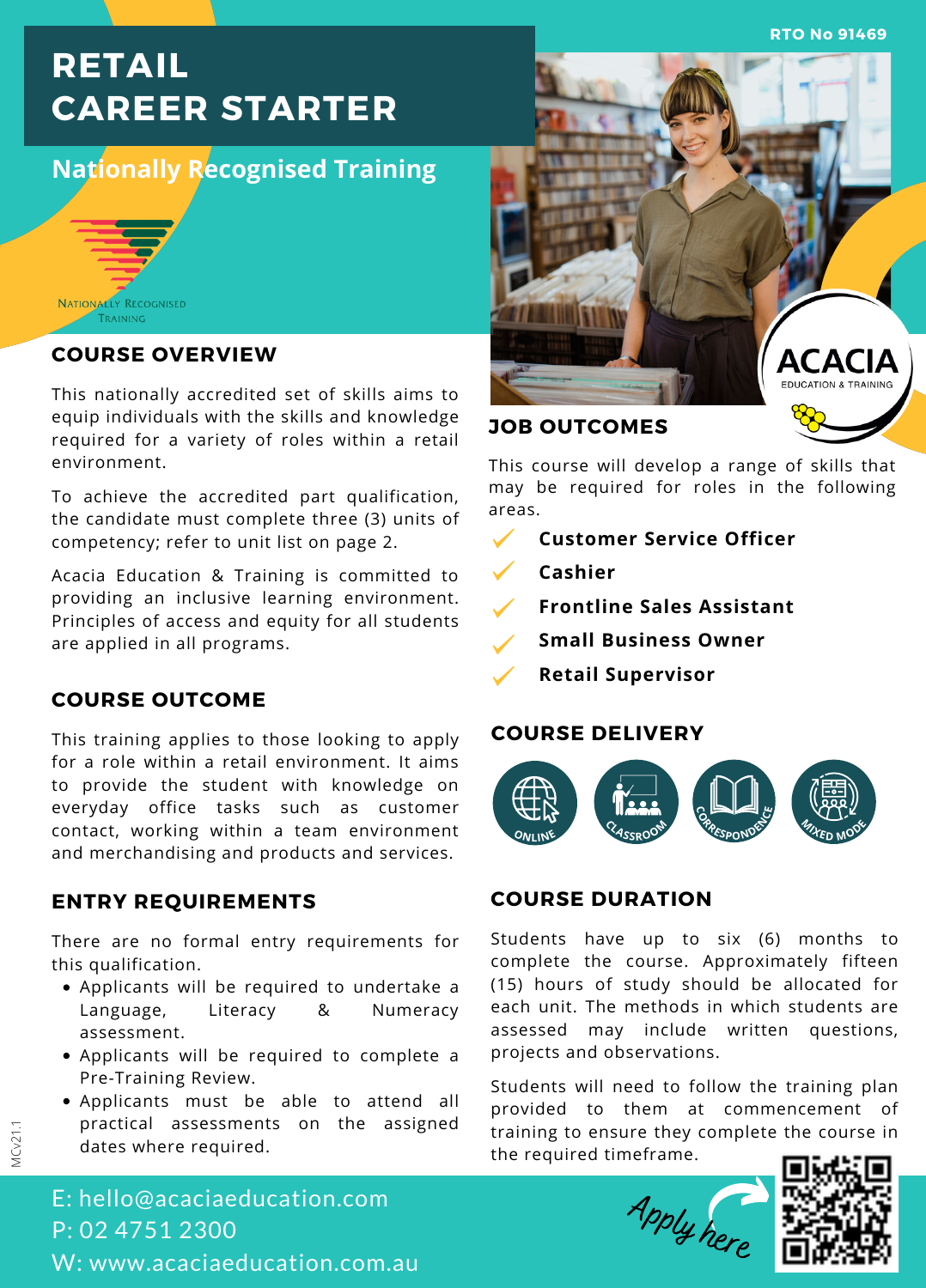## **ESSENTIAL SKILLS FOR THE WORKPLACE**



## **UNITS OF COMPETENCY**

Below are the units of competency required for this course.

| UNIT CODE  | UNIT DESCRIPTION                    |
|------------|-------------------------------------|
|            |                                     |
| SIRXCEG001 | Engage the customer                 |
| SIRXCOM002 | Work effectively in a team          |
| SIRRMEROOI | Produce visual merchandise displays |

#### **UNIT OVERVIEW**

#### **SIRXCEG001 - Engage the customer**

This unit describes the performance outcomes, skills and knowledge required to interact and communicate with a diverse range of customers to assist with basic enquiries and contribute to a service culture.

**Knowledge Evidence examples**: *Knowledge of the basic principles of organisational service standards and procedures for: designated customer service response times; interacting with customers; solving routine customer problems; providing information to customers*

**Performance Evidence example:** *Use of effective communication techniques and positive body language.*

#### **SIRXCOM002 - Work effectively in a team**

This unit describes the performance outcomes, skills and knowledge required to communicate and work cooperatively with both peer and senior team members to contribute to the achievement of team goals.

**Knowledge Evidence examples:** *Communication techniques; teamwork principles and the role of teamwork in the workplace to achieve goals; problem-solving strategies.*

**Performance Evidence example:** *Actively participate in three different workplace activities individually or cumulatively demonstrating effective communication, following direction from others and working with others to resolve one problems.*

#### **SIRRMER001 - Produce visual merchandise displays**

This unit describes the performance outcomes, skills and knowledge required to display retail merchandise. It requires the ability to prepare, produce and maintain merchandise displays in accordance with visual merchandising requirements

*Knowledge Evidence examples: Demonstrate knowledge of basic principles of visual merchandising as they relate to producing retail visual merchandise displays*

*Practical Evidence example: Follow merchandising display guidelines and organisational procedures to prepare and produce a seasonal merchandise range; a promotional event; discounted merchandise.*

E: hello@acaciaeducation.com P: 02 4751 2300 W: www.acaciaeducation.com.au